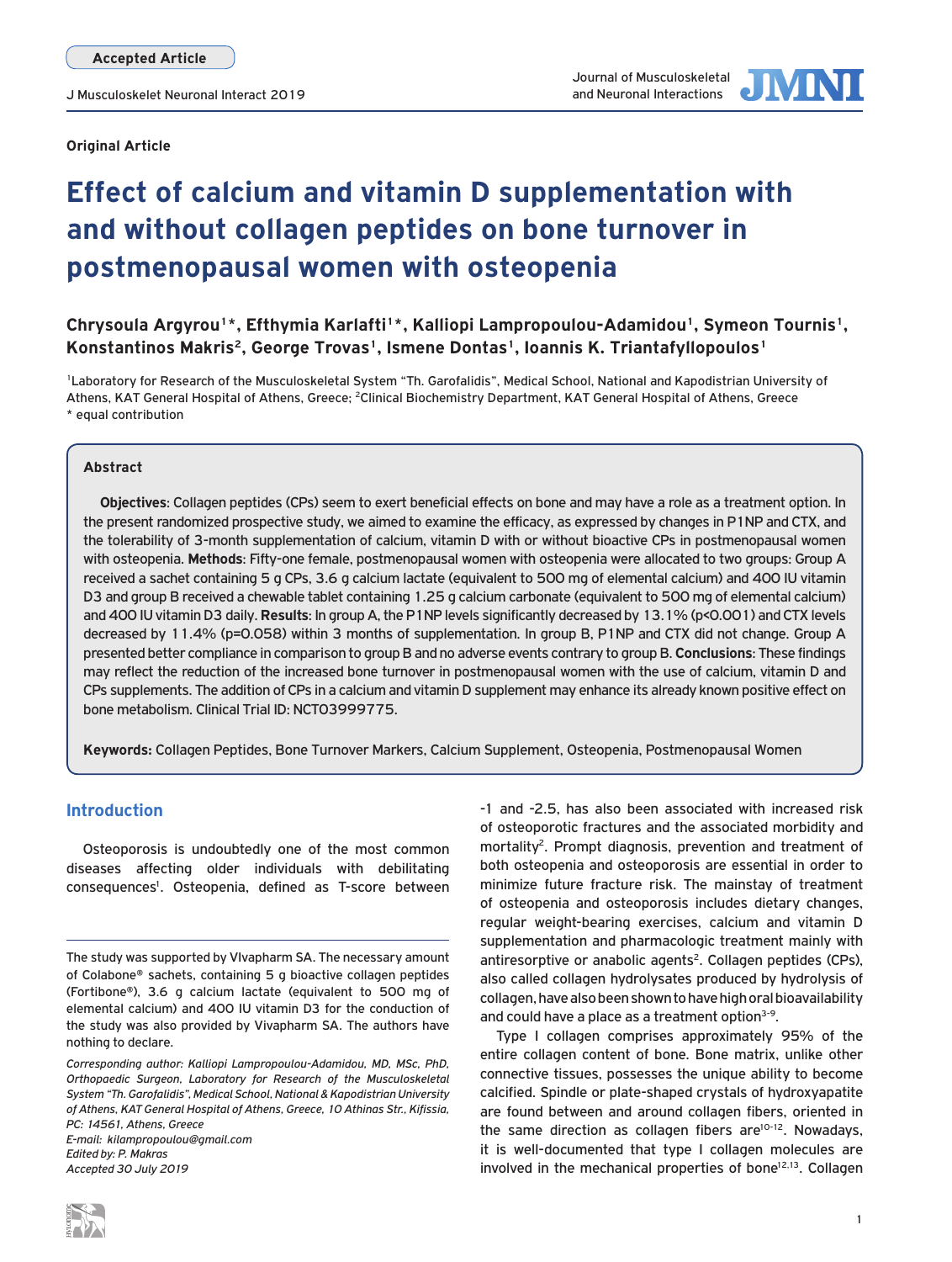peptide compounds seem to exert their beneficial effect on bone by affecting bone remodeling and mineralization of the bone matrix, promoting the proliferation and differentiation of pre-osteoblasts while reducing the maturation of osteoclasts<sup>14-16</sup>. Several preclinical studies performed in mice and rats support this notion and also suggested that orally administrated CPs increased bone mineral density (BMD), as well as the compositional and the biodynamic characteristics of vertebrae<sup>17-19</sup>. Human studies in postmenopausal women have also yielded positive results with increased BMD and blood biomarkers after 6 months and 1 year of oral administration<sup>6,7</sup>.

In the present randomized prospective study, we aimed to examine and compare the efficacy, as represented by the changes in bone biomarkers procollagen type I N-terminal propeptide (P1NP) and C-terminal telopeptide of collagen I (CTX), and tolerability of 3-month supplementation of calcium, vitamin D with and without bioactive CPs in postmenopausal women with osteopenia.

## **Materials and methods**

The study protocol was approved by the ethic committee of the KAT General Hospital of Athens and written informed consent was obtained from all participants. The study is registered at ClinicalTrials.gov (NCT03999775). Subjects could withdraw from the study at any time, either by their personal decision or at the discretion of the investigator; withdrawn subjects were not replaced.

Female, postmenopausal women with T-score in the osteopenic range (-1.0 >T-score >-2.5) at either the lumbar spine (LS) or femur as measured by dual energy X-ray absorptiometry (DXA), were included in our study. Patients with T-score in the osteoporotic range (T-score <-2.5) at any site, patients receiving supplements of calcium and/or vitamin D at that time or during the last year, or medications known to positively or negatively affect bone turnover or BMD at that time or during the last 3 years (e.g. antiresorptive agents, oestrogens, systemic corticosteroids), or having a known secondary cause of osteoporosis (e.g. alcohol abuse, thyrotoxicosis etc) were excluded from the study. Patients who did not attend to their follow-up appointment and consequently had only the baseline measurements were also excluded from the analysis.

On the basis of these criteria, 51 postmenopausal women were recruited after carrying measurements of BMD at the LS and the femur using DXA. All participants were assessed at baseline, provided information on their demographics and medical history and they completed a brief questionnaire assessing their dietary calcium intake. The subjects received the study's supplementation and instructions at baseline and the follow-up visit was scheduled. Participants were reviewed after 3 months, when they were asked about their selfreported compliance and persistence, any health issues or side effects experienced and other medications. Compliance was also estimated, at the follow-up appointment, when the supplement or a prescription was given to the patients and they were asked if they had any remnant of the supplement. Patients were classified as non-compliant with 0-49% drug intake, partially compliant with 50-74% drug intake and compliant with 75-100% drug intake. A gentle reminder was also performed for the continuous receipt of the medicine.

Participants were randomized into two groups. Group A consisted of 24 subjects who received a sachet containing 5 g bioactive collagen peptides (Fortibone®), 3.6 g calcium lactate (equivalent to 500 mg of elemental calcium) and 400 IU vitamin D3 (Colabone®, Vivapharm SA) per day, provided by us. Group B (control) consisted of 27 subjects who received a chewable tablet containing 1.25 g calcium carbonate (equivalent to 500 mg of elemental calcium) and 400 IU vitamin D3 per day, which is one of the commonest supplement combinations given in everyday clinical practice, prescribed from us.

The primary endpoint of the study was the change of P1NP and CTX levels following the 3-month calcium, vitamin D and CPs supplementation. The secondary endpoints were the comparison of %-changes of P1NP and CTX levels between the group of calcium, vitamin D and CPs and the group of calcium and vitamin D supplementation, the comparison of adverse effects (tolerability), and/or the adherence to treatment between the two groups.

#### *Biochemical measurements*

All blood samples were collected at baseline and after 3 months after overnight fasting for the measurement of common biochemical blood exams to exclude secondary causes of osteoporosis and more specific blood exams including total calcium, intact-parathyroid hormone (iPTH), 25-hydroxyvitamin D [25(OH)D], N-MID-osteocalcin (N-MID-OC), total procollagen type I N-terminal propeptide (total-P1NP) and C-terminal telopeptide of collagen I (β-CTX). All samples were centrifuged within one hour from collection (at 3000 rpm for 10 min), aliquoted and stored at -80°C until tested.

Total serum calcium levels were measured with a colorimetric assay on Architect-8000 Chemistry analyzer (Abbott, Chicago, Il, USA). The measurement range of this assay is 2.0-24.0 mg/dL (or 0.50-6.00 mmol/L) the total analytical imprecision of this assay in our laboratory is <1.0%.

Serum iPTH levels were measured by a second-generation electrochemiluminescence immunoassay (ECLIA) on Cobas e411 automated analyzer (Roche Diagnostics GmbH, Mannheim, Germany) according to the manufacturer's instructions. The measurement range of this assay is 1.20- 5000 pg/mL or 0.127-530 pmol/L. The total analytical imprecision of this assays in our laboratory is <4.0%.

Serum levels of total-P1NP (reference range 16.27-73.87 ng/mL) were determined with an ECLIA immunoassay on Cobas e411. This method measures the total-P1NP. The measurement range of this assay is 5-1200 ng/mL. The total analytical imprecision of this assays in our laboratory is <4.5%.

Serum levels of the β-CTX (reference range <1.008 ng/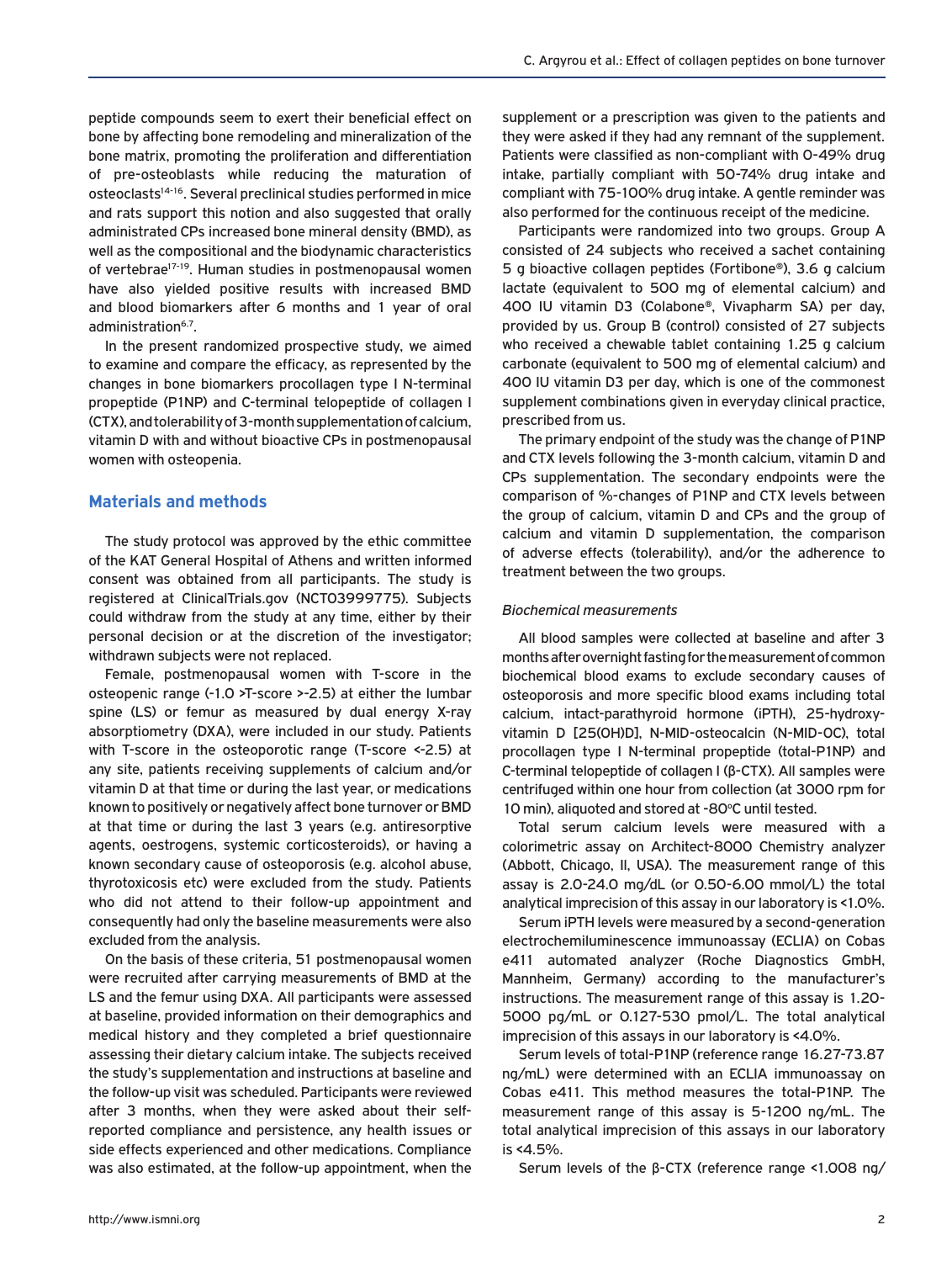**Group A (n=21) Group B (n=22) p-value Age (years)** 62.1 ± 6.3 62 ± 7.6 0.964 **BMI (kg/cm<sup>2</sup>) 26.8 ± 5.1 26.8 ± 5.1 26.5 ± 4.6 0.842 Dietary calcium intake (mg/day)** 799 ± 427 671 ± 358 0.3 **Calcium (mmol/L)** 2.35 ± 0.08 2.39 ± 0.12 0.289 **25(OH)vitD3 (nmol/L)** 66.55 ± 24.07 73.05 ± 27.17 0.412 **PTH (pmol/L) 5.67** ± 1.54 5.57 ± 1.76 0.849 **OC (ng/mL)** 24.9 ± 7.1 26.4 ± 9.3 0.578 **LS BMD (g/cm2)** 1.024 ± 0.083 0.986 ± 0.057 0.094 **LS T-score** -1.28 ± 0.757 -1.61 ± 0.485 0.084 **TH BMD (g/cm<sup>2</sup>) 0.833 ± 0.081 0.824 ± 0.059 0.678 TH T-score** -1.4 ± 0.679 -1.4 ± 0.494 0.767 BMI, body mass index; PTH, parathyroid hormone; OC, osteocalcin; LS, lumbar spine; TH, total hip; BMD, bone mineral density.

**Table 1.** Demographics and baseline characteristics of the two groups.

**Table 2.** Mean values of bone turnover markers of the two groups at baseline and 3 months of supplementation and comparisons between and within the groups.

|                                                                                                                         | <b>Group A</b>   | <b>Group B</b>  | <b>Between groups</b><br>p-value |
|-------------------------------------------------------------------------------------------------------------------------|------------------|-----------------|----------------------------------|
| P1NP baseline (mean $\pm$ SD)                                                                                           | $60.2 \pm 15.6$  | $59.1 \pm 25.2$ | 0.201                            |
| P1NP at 3 months (mean $\pm$ SD)                                                                                        | $52 \pm 15.1$    | $57.1 \pm 24.1$ | 0.981                            |
| Within group p-value                                                                                                    | < 0.001          | 0.210           |                                  |
| P1NP % change from baseline to $3^{rd}$ month (mean $\pm$ SD)                                                           | $-13.1 \pm 12.3$ | $-2.1 \pm 12.6$ | 0.011                            |
| $CTX$ baseline (mean $\pm$ SD)                                                                                          | $384 \pm 107$    | $418 \pm 189$   | 0.773                            |
| $CTX$ at 3 months (mean $\pm$ SD)                                                                                       | $333 \pm 112$    | $421 \pm 210$   | 0.382                            |
| Within group p-value                                                                                                    | 0.058            | 0.922           |                                  |
| CTX % change from baseline to $3rd$ month (mean $\pm$ SD)                                                               | $-11.4 \pm 24$   | $3.5 \pm 29.9$  | 0.079                            |
| P1NP, procollagen type I N-terminal propeptide; CTX, C-terminal telopeptide of collagen I. P1NP in ng/ml, CTX in pg/ml. |                  |                 |                                  |

mL) were determined with an ECLIA immunoassay on Cobas e411. The measurement range of this assay is 0.010-6.00 ng/mL or 10-6000 ng/L. The total analytical imprecision of this assays in our laboratory is <3.5%.

Serum levels of total 25(OH)D levels were determined with an ECLIA immunoassay on Cobas e411. The measurement range of this assay is 3-70 ng/mL or 7.5-175 nmol/L. The total analytical imprecision of this assays in our laboratory is <4.7%.

Serum levels of N-MID-OC were determined with an ECLIA immunoassay on Cobas e411. This assay detects both the N-MID fragment as well as the intact molecule of OC. The measurement range of this assay is 0.5-300 ng/mL. The total analytical imprecision of this assay in our lab is <3.5%.

#### *Statistical analysis*

Intention-to-treat (ITT) analysis was performed. The Pearson's chi-square test was used to evaluate differences between categorical values, the Mann-Whitney U test to evaluate differences between continuous and ordinal data of the two groups, and the Wilcoxon signed-rank test to evaluate differences between the not normally distributed P1NP and CTX levels within the groups. All the continuous data were presented as mean  $\pm$  standard deviation (SD) for the homogeneity of the presentation. All the statistical tests were performed using SPSS 20 statistical software (SPSS Inc, Chicago, IL). A value of p<0.05 was selected to indicate statistical significance.

## **Results**

After 3 months, 21 patients of group A and 22 patients of group B were analysed. Demographics and baseline characteristics were comparable between the two groups (Table 1). All the patients had creatinine levels within the normal range, with a mean glomerular filtration rate by the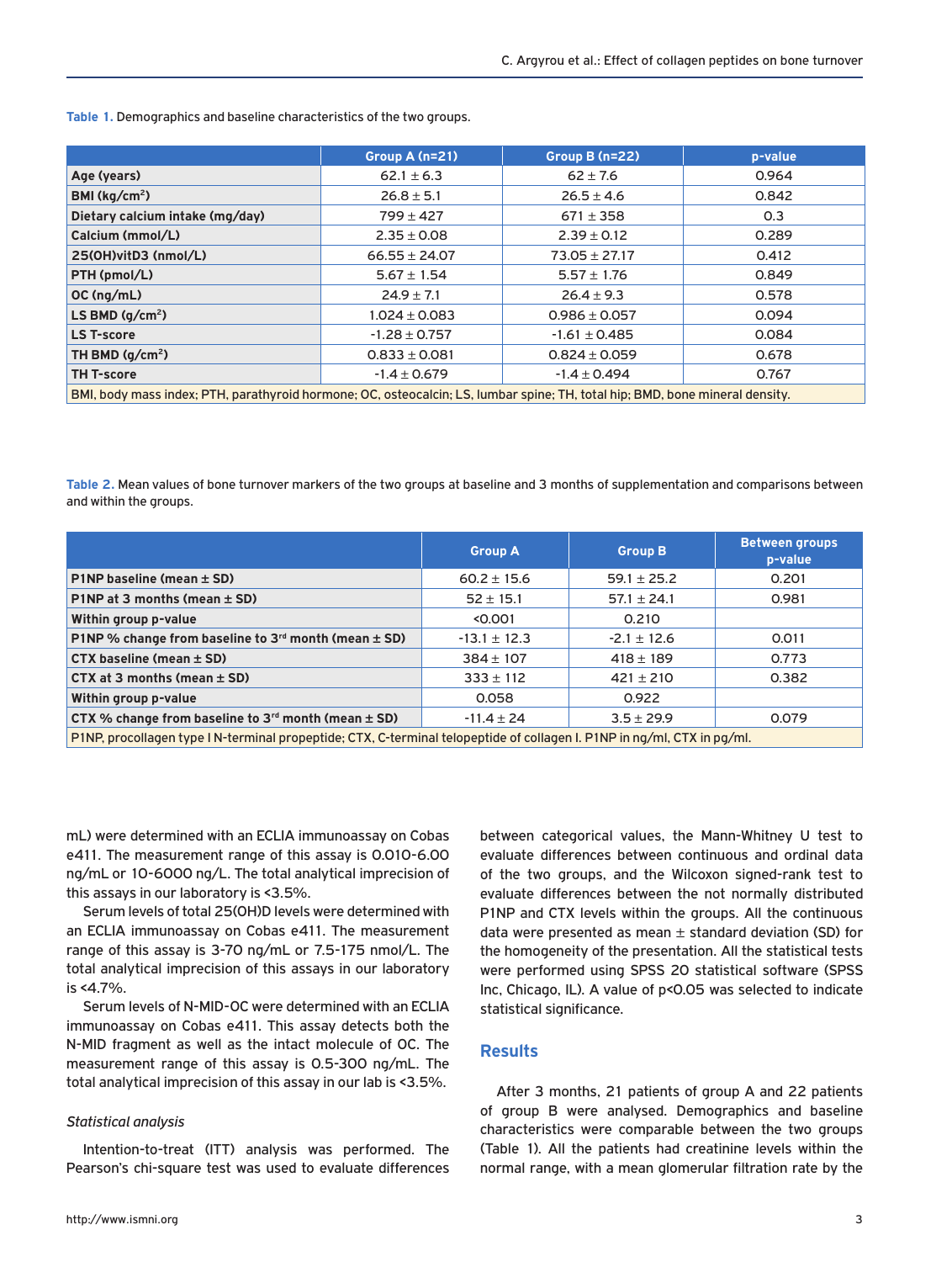MDRD Equation 83  $\pm$  16.7 mL/min/1.73m<sup>2</sup>. One patient of group A withdrew her consent because of unrelated illness (she was diagnosed with fibromyalgia). Two patients of group B withdrew their consent because of unrelated illness (the one was diagnosed with breast cancer and the second with ankylosing spondylitis), and one patient because she had attributed biliary colic to the supplement. Furthermore, 2 patients from group A and 2 from group B did not attend the scheduled follow-up.

Ιn group A, P1NP levels significantly decreased by 13.1% (p<0.001) and CTX levels decreased by 11.4% (p=0.058) within 3 months of supplementation while in group B, P1NP levels decreased by 2.1 % and CTX levels increased by 3.5% (both p>0.05). Post-hoc power analysis indicated that our study had 64% and 53% power of demonstrating a decrease of 8 ng/ml and 50 pg/ml, for P1NP and CTX, respectively. The % decrease of P1NP was significantly lower in group A as compared with group B (-13.1  $\pm$  12.3 % vs. -2.1  $\pm$  12.6 %, p=0.011), while % change of CTX tended to be lower, albeit not significantly, in group A as compared with group B (-11.4  $\pm$  24 % vs. 3.5  $\pm$  29.9%, p=0.079). Post-hoc power analysis indicated that our study had 81% power of demonstrating a between groups difference of >10% in % change from baseline for P1NP (Table 2).

In group A, all patients (100%) were compliant to the supplement. In group B, 17 patients (77%) were compliant, 2 (9%) partially compliant, while 3 (14%) were noncompliant (p=0.027). There were no reported serious adverse events. Three patients (14%) reported minor adverse events (constipation, indigestion and biliary colic) in group B (p=0.083). The first patient remained in group B with a change to a similar supplement, the second patient was allocated to group A because she declined to change her supplement to a similar one as she had the same experience in the past, and the patient who attributed the biliary colic to the initiation of the supplement withdrew her consent.

## **Discussion**

As part of osteopenia prevention and treatment, the use of supplemental calcium and vitamin D therapy has been shown to suppress bone turnover, increase bone mass, and even decrease fracture incidence<sup>20-22</sup>. Interestingly, even in young adults, calcium and vitamin D supplementation improves bone health<sup>23</sup>. The favorable effects of calcium and vitamin D supplements on blood biomarkers have been demonstrated by several studies<sup>24-26</sup>. Our results were consistent with these studies. Rajatanavin et al found a significant decrease of P1NP by 22.7% and of CTX by 32.5% after 1 year of 500 mg calcium supplementation<sup>24</sup>. Kruger et al presented a decrease of P1NP by 18% and of CTX by 28% after 3 months of fortified milk containing 900 mg calcium and 6.4 μg vitamin D<sup>25</sup> and Aloia et al found decrease of P1NP by 7.2% and of CTX by 6.3% at 15 weeks of supplementation with 1200 mg calcium and 100 μg vitamin D<sup>26</sup>.

Despite the extensive research on calcium and vitamin D

supplementation, only a few clinical studies have evaluated the efficacy of CPs so far. In the randomized, double-blind placebo-controlled study, conducted by Elam et al, it was shown that after a 6-month administration of calcium, vitamin D and calcium-collagen chelate dietary supplement in osteopenic postmenopausal women, biomarkers of bone turnover were improved. Specifically, TRAP5b (tartrateresistant acid phosphatase isoform-5b) and sclerostin were reduced and the bone specific alkaline phosphatase/ TRAP5b ratio was increased<sup>7</sup>. Significant increase of BMD was also observed with smaller corresponding changes of bone biomarkers in their 3-month preliminary study, which is closer to the timeframe of the present study<sup>27</sup>. Recently, another randomized, double-blinded, placebo-controlled study performed by König et al also yielded similar results<sup>6</sup>. This study evaluated the effects of CPs compared to placebo (receiving maltodextrin) on BMD and biomarkers after 1 year. The biomarkers used were P1NP and CTX showing a significant increase in P1NP by 11.6% in CPs group compared to placebo and a significant increase in CTX by 17.6% in placebo group compared to CPs group. However, unlike Elam's et al. $7.27$  and the present study, calcium or vitamin D was not provided in either group albeit encouraged according to patients' needs.

On the other hand, no significant effect of dietary supplementation with CPs on biochemical bone markers was proved by Cuneo et al over a period of 6 months<sup>28</sup>. They conducted a randomized double-blind clinical assay in postmenopausal osteopenic women. A comparison of levels of bone markers (CTX, osteocalcin and bone specific alkaline phosphatase) between collagen hydrolysates and placebo group demonstrated no differences. However, the authors highlighted that the majority of the patients exhibited poor calcium intake and increased body weight, parameters that may have influenced their results<sup>28</sup>. In this study collagen hydrolysates supplement was used without calcium and vitamin D supplementation, as in the study of König et al.<sup>6</sup>. This fact could be the reason why we cannot compare our study's results with these of the above studies.

In the present study, in comparisons within the groups, there was a statistically significant decrease of P1NP by 13.1% and a trend of decrease of CTX levels by 11.4% within 3 months of calcium, vitamin D and bioactive CPs supplementation, but there was no significant change of these bone biomarkers within 3 months of calcium and vitamin D without CPs supplementation in osteopenic postmenopausal women. In comparisons between the groups, the supplementation of calcium, vitamin D and bioactive CPs for 3 months had a statistically significant decrease of P1NP levels in comparison with the change observed with the supplementation of calcium, vitamin D without bioactive CPs. Respectively, the supplementation of calcium, vitamin D and bioactive CPs for 3 months showed a trend of decrease of CTX levels in comparison with the change observed with the supplementation of calcium, vitamin D without bioactive CPs. The decrease of P1NP and CTX after CPs supplementation was in line with previous experimental studies<sup>14,15</sup> and may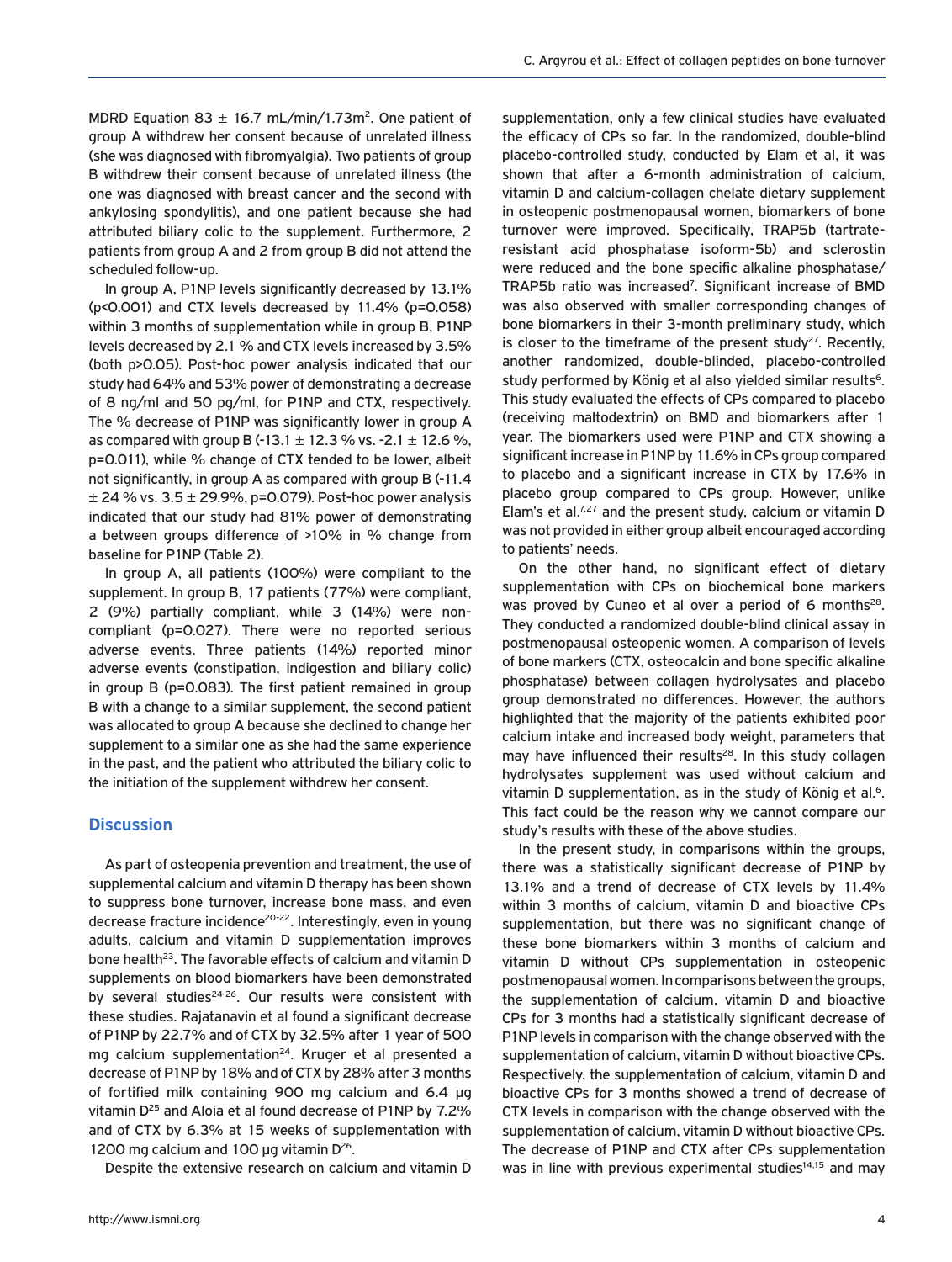reflect the reduction of the already increased bone turnover in postmenopausal women<sup>15</sup>. However, this study did not achieve to show any positive effect on bone biomarkers of calcium and vitamin D supplementation as similar clinical studies did<sup>24-26</sup>. Thus, we could conclude that the addition of CPs in a calcium and vitamin D supplement may enhance its already known positive effect on bone metabolism.

As already mentioned, CPs are products of collagen hydrolysis with high oral bioavailability $4.5$ . To better document the bioavailability of hydroxyprolyl-glycine (Hyp-Gly), Sugihara et al quantified the ratio of Hyp-Gly and prolyl-hydroxyproline (Pro-Hyp) in the peripheral blood after oral administration, which was found to be increased<sup>29</sup>. The results were in accord with those of Shigemura et al, which showed that serum hydroxyproline peptide levels, especially hydroxyproline-glycine, increased in a dosedependent manner and reached their peak after an hour of oral administration of collagen hydrolysates<sup>3</sup>.

The mechanism leading to the beneficial effects of CPs remain unclear. Kim et al observed that collagen hydrolysate enhanced osteoblastic differentiation in human cells via the expression of the COL1A1 gene and involved the ERK/ MAPK signaling pathway<sup>15</sup>. Moreover, Liu J et al. used MC3T3-E1 pre-osteoblasts and concluded that bovine CPs increased osteoblast proliferation, and played valuable role in osteoblast differentiation and mineralization of the bone matrix<sup>30</sup>. However, our results and previous experimental studies measuring P1NP as a biomarker of bone formation presented reduction of P1NP<sup>14,15</sup> similarly with that observed with the use of calcium and vitamin  $D^{24-26}$ .

A limitation of this study may be considered the small number of patients and thus of moderate power to detect significant effects. Nonetheless, to our knowledge there are only three published studies examining the effect of CPs supplementation on bone metabolism and this is the first study that shows positive effects on the two reference markers of bone turnover, CTX and P1NP<sup>31</sup>. Another limitation could be the fact that although the decrease of PINP was statistically significant, it did not exceed the least significant change of 30- 40% to prove a therapeutic effect<sup>28</sup>. However, this change of P1NP with the use of calcium and vitamin D with or without CP supplements was expected $31$  and was in accordance with the relative clinical studies<sup>24-26</sup>. Furthermore, the different form of calcium provided in the two study groups may lead to the difference in the minor adverse events (14% vs 0%) with the calcium lactate being better tolerated than the calcium carbonate<sup>32</sup>. However, we decided to approach the everyday clinical practice and compare supplements that already exist in the market. A third limitation is related to the compliance of the patients. The supplement with CPs was provided by the investigators directly to the patients without additional cost, whereas the supplement of calcium, vitamin D without CPs was prescribed and then the patient had to purchase it from the pharmacy.

The present study shows the decrease of P1NP and CTX levels within 3 months of supplementation of calcium, vitamin D with bioactive CPs and no alteration of bone markers after supplementation of calcium, vitamin D without CPs for the same period in osteopenic postmenopausal women. This finding may reflect the decrease of bone turnover with the use of calcium, vitamin D and CPs supplements and that the addition of CPs in a calcium and vitamin D supplement may enhance its already known positive effect on bone metabolism. Nevertheless, the elucidation of the appropriate dosage and the effects of the long-term treatment that is usually required in the setting of osteopenia and osteoporosis are of utmost importance and should be addressed in future studies.

## *Acknowledgements*

*The study was supported by Vivapharm SA. The necessary amount of Colabone® sachets, containing 5 g bioactive collagen peptides (Fortibone®), 3.6 g calcium lactate (equivalent to 500 mg of elemental calcium) and 400 IU vitamin D3 for the conduction of the study was also provided by Vivapharm SA.*

## **References**

- 1. Masi L. Epidemiology of osteoporosis. Clin Cases Miner Bone Metab 2008;5(1):11-3.
- 2. Karaguzel G, Holick MF. Diagnosis and treatment of osteopenia. Rev Endocr Metab Disord 2010;11(4):237- 51.
- 3. Shigemura Y, Kubomura D, Sato Y, Sato K. Dosedependent changes in the levels of free and peptide forms of hydroxyproline in human plasma after collagen hydrolysate ingestion. Food Chem 2014;159:328-32.
- 4. Iwai K, Hasegawa T, Taguchi Y, Morimatsu F, Sato K, Nakamura Y, Higashi A, Kido Y, Nakabo Y, Ohtsuki K. Identification of food-derived collagen peptides in human blood after oral ingestion of gelatin hydrolysates. J Agric Food Chem 2005;53(16):6531-6.
- 5. Ichikawa S, Morifuji M, Ohara H, Matsumoto H, Takeuchi Y, Sato K. Hydroxyproline-containing dipeptides and tripeptides quantified at high concentration in human blood after oral administration of gelatin hydrolysate. Int J Food Sci Nutr 2010;61(1):52-60.
- 6. Konig D, Oesser S, Scharla S, Zdzieblik D, Gollhofer A. Specific Collagen Peptides Improve Bone Mineral Density and Bone Markers in Postmenopausal Women-A Randomized Controlled Study. Nutrients 2018;10(1).
- 7. Elam ML, Johnson SA, Hooshmand S, Feresin RG, Payton ME, Gu J, Arjmandi BH. A calcium-collagen chelate dietary supplement attenuates bone loss in postmenopausal women with osteopenia: a randomized controlled trial. J Med Food 2015;18(3):324-31.
- 8. Moskowitz RW. Role of collagen hydrolysate in bone and joint disease. Semin Arthritis Rheum 2000; 30(2):87-99.
- 9. Porfírio E, Fanaro GB. Collagen supplementation as a complementary therapy for the prevention and treatment of osteoporosis and osteoarthritis: a systematic review. Revista Brasileira de Geriatria e Gerontologia 2016;19:153-64.